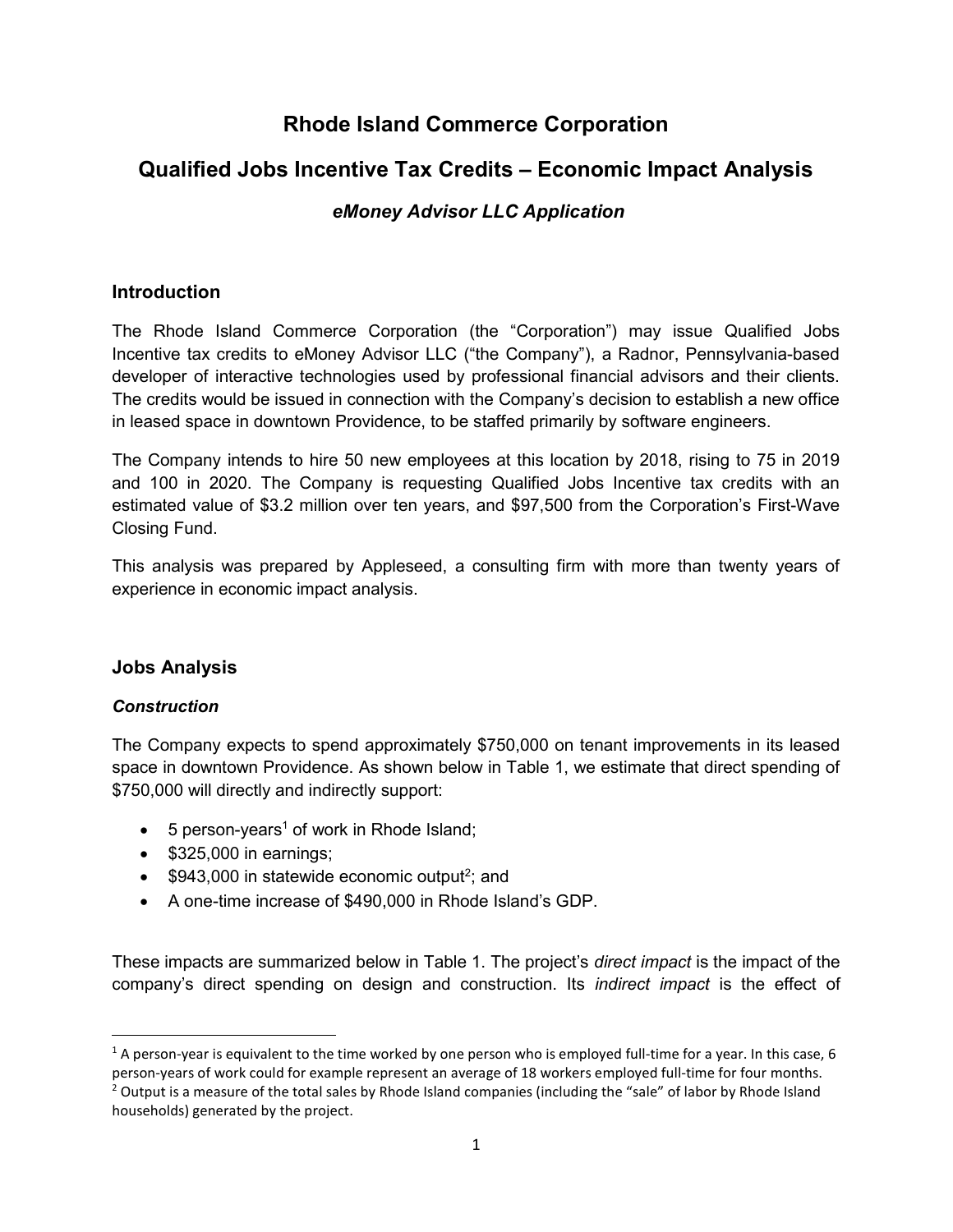spending by contractors for goods and services (insurance, construction materials, etc.) purchased from other Rhode Island businesses.

#### Table 1: Direct and indirect impact of construction (employment in person-years; income, valueadded and output in millions of 2017 dollars)

|                     | <b>Employment</b> | <b>Earnings</b> | Value added | <b>Output</b> |
|---------------------|-------------------|-----------------|-------------|---------------|
| Direct Effect       | Δ                 | \$0.254         | \$0.374     | \$0.750       |
| Indirect Effect     |                   | O 71            | 0.116       | 0.193         |
| <b>Total Effect</b> | 5                 | \$0.325         | \$0.490     | \$0.943       |

In addition to the impacts on employment, earnings, output and state GDP cited above, direct spending of \$750,000 would generate a projected one-time increase of approximately \$19,000 in taxes paid to the state during construction, including:

- \$12,200 in state personal income taxes paid by Rhode Island workers employed on the project, or whose jobs are indirectly attributable to the project;
- \$5,300 in state sales taxes paid on those workers' taxable household spending;
- \$1,500 in state business corporation taxes.

#### Annual operations

As noted above, the Company intends to hire 50 new employees at its new location in Providence by 2018, rising to 75 in 2019 and 100 in 2020. Table 2 summarizes the categories in which these jobs will be created, and median earnings for each category.

| <b>Position</b>                                   | <b>Employees</b> | <b>Average Salary</b> |
|---------------------------------------------------|------------------|-----------------------|
| Software engineers, Designers & Quality Assurance | 90               | \$80,000              |
| <b>IT Operations</b>                              |                  | 85,000                |
| <b>Technical Management</b>                       |                  | 120,000               |
| <b>Product Owners</b>                             | 2                | 90,000                |
| <b>Operations Support</b>                         | っ                | 50,000                |
| Total jobs/median salary                          | 100              | \$80,000              |

#### Table 2: Projected employment in 2020

Based on data provided by the Company, and using the IMPLAN input-output modeling system (an economic modeling tool commonly used in economic impact analyses), Appleseed estimates that in 2020, ongoing operations associated with the 100 full-time jobs the Company is committing to creating and maintaining will directly and indirectly support: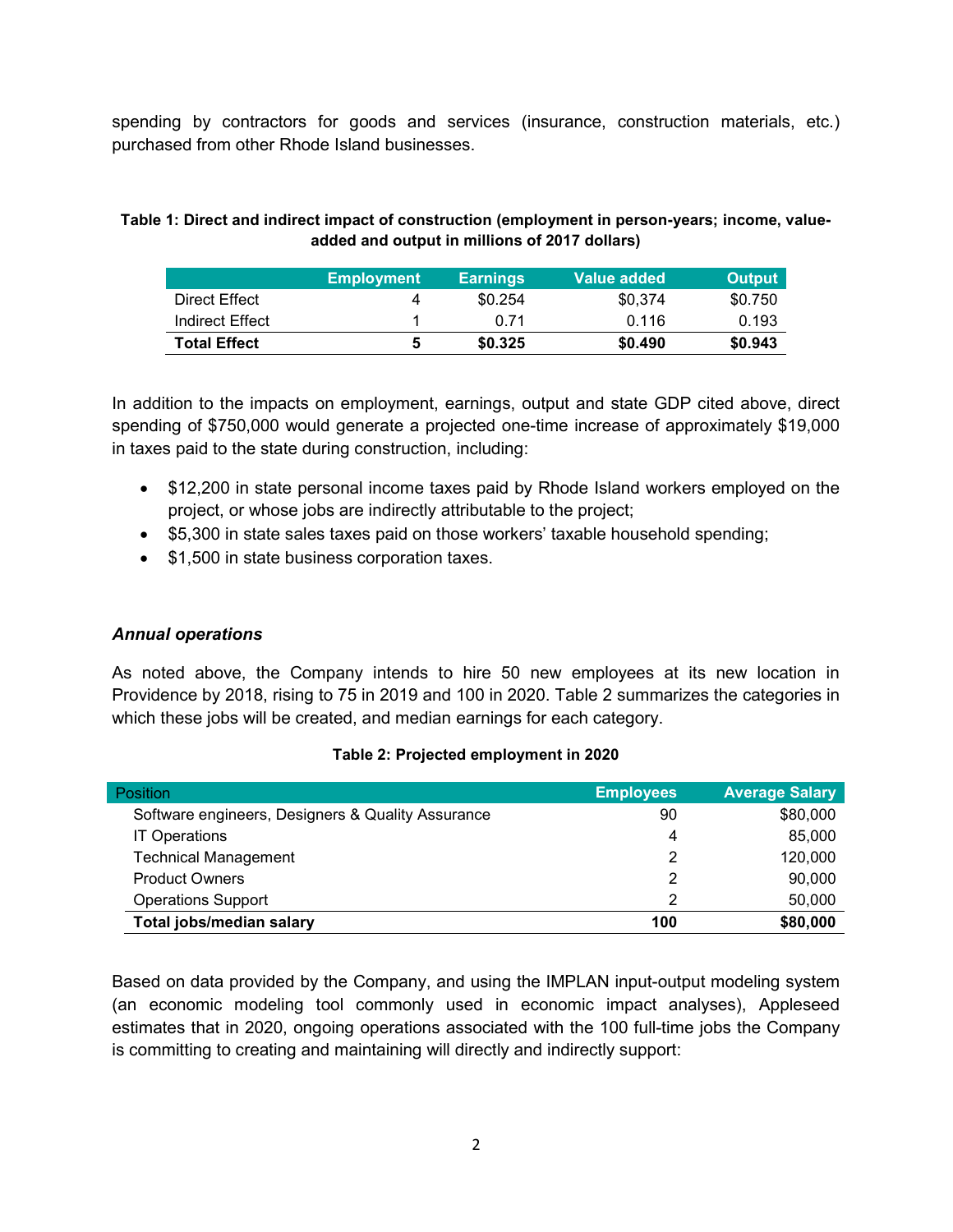- 143 full-time-equivalent (FTE) jobs in Rhode Island;
- \$11.7 million in annual earnings;
- $$32.8$  million in statewide economic output<sup>3</sup>; and
- An increase of \$25.8 million in Rhode Island's annual GDP.

These impacts are summarized below in Table 3.

#### Table 2: Direct and indirect annual impact of ongoing operations (employment in FTE; income, value-added and output in millions of 2020 dollars)

|                 | <b>Employment</b> | <b>Earnings</b> | Value added | <b>Output</b> |
|-----------------|-------------------|-----------------|-------------|---------------|
| Direct Effect   | 100               | \$8.6           | \$20.5      | \$24.8        |
| Indirect Effect | 43                | 3.1             | 5.3         | 8.0           |
| Total Effect    | 143               | \$11.7          | \$25.8      | \$32.8        |

In addition to the impacts on employment, earnings, output and state GDP cited above, the Company's operations in its new location would generate a projected increase of approximately \$686,000 in annual state tax revenues, including:

- \$439,000 in state personal income taxes paid by workers employed by the Company at its new location, or by Rhode Island workers whose jobs are indirectly attributable to the Company's operations at that site;
- \$192,000 in state sales taxes paid on those workers' taxable household spending; and
- \$55,000 in state business corporation taxes.

Workers employed by the Company are expected to be drawn primarily from the Providence-Warwick RI-MA New England City and Town Area (NECTA).

# **Benefits**

 $\overline{a}$ 

The Company offers a comprehensive package of benefits, including medical, dental and vision insurance, including a free medical plan option with a health savings account contribution; company-provided life, short-term disability and long-term disability insurance; employee-paid supplemental life and long-term disability insurance; an employee assistance plan; an online ondemand medical assistance program; a 401(k) retirement plan with company match; and legal assistance, identity theft protection, critical illness and accident insurance, flexible spending

<sup>&</sup>lt;sup>3</sup> Output is a measure of the total sales by Rhode Island companies (including the "sale" of labor by Rhode Island households) generated by the Center's operations.